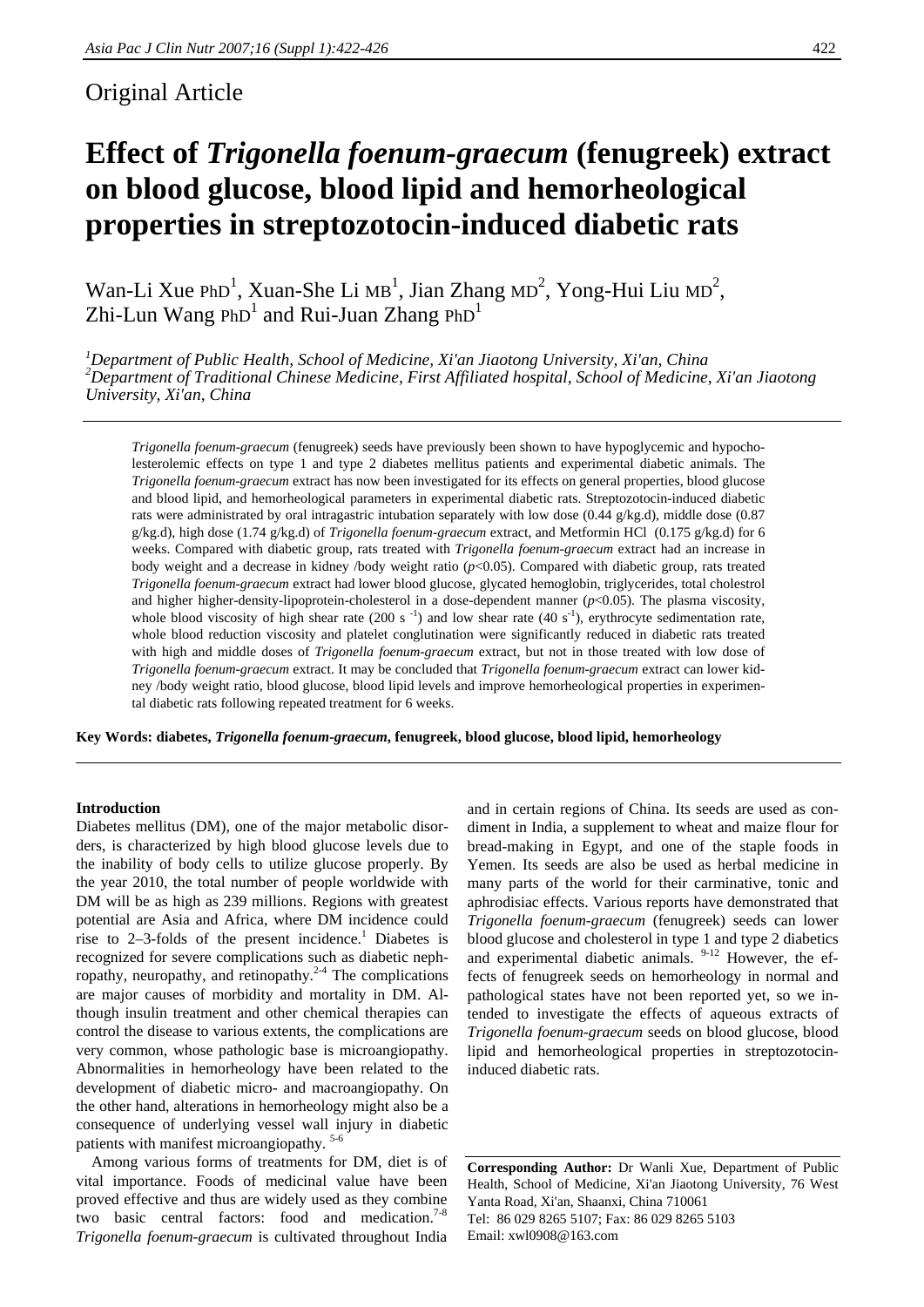#### **Materials and methods**

# *Plant material*

*Trigonella foenum-graecum* (Fenugreek) seeds were purchased from the local herbal market, cleaned, dried and finely powdered.

#### *Extraction of aqueous plant material*

1 kg of powdered *Trigonella foenum-graecum* (Fenugreek) seeds were boiled in 10000 ml distilled water for 30 mins. Then, the decoction was cooled for 30 mins at room temperature. Next, the cooled decoction was filtered through a coarse sieve twice. Finally, the filtrate was concentrated by flash evaporation at 358 ℃ to a thick paste (totally 190 g).

## *Chemicals*

Streptozotocin (STZ) were purchased from Sigma Chemicals Co, St Louis, MO, USA. Metfomin (MF) was purchased from Shanghai Jiufu pharmaceutical Co. Ltd, China. TG, TC and HDL-C kits were purchased from Zhejiang Dongou Bio-Engineering Co, China. Glycated hemoglobin (GHb) kits were purchased from Nanjing Jiancheng Bioengineering Institute, China. All the chemicals used were of analytical grade and obtained from Xi'an Chemical Plant, China.

#### *Animals*

Adult male SD rats weighing 100-110 g were used throughout this study. All institutional guidelines were adhered to during the care and treatment of the animals used in the present study.

#### *Induction of diabetes and study design*

70 rats were fed with the diets enriched with sucrose  $(50\%, w/w)$  and lard  $(30\%, w/w)$  and cholesterol  $(2.5\%,$ w/w) to induce insulin resistance for 8 weeks. All the 70 experimental rats were injected with STZ intravenously (25 mg/kg body wt) freshly prepared in 0.1M sodium citrate buffer (pH 4.5) after starved for 12 h. Other 10

control rats were given only vehicle. The diabetic state was confirmed 48 h after STZ injection by glucosuria and hyperglycaemia. Rats with a fasting blood glucose level higher than 11.1 mmol/L and positive urine glucose three times continually were included in the study. 55 diabetic rats were randomly divided into five groups: diabetic (D), diabetic treated with MF (D+MF), diabetic treated with low dose (0.44 g/kg.d) of *Trigonella foenum-graecum* seeds extract (TE) (D+TE1), middle dose (0.87 g/kg.d) of TE (D+TE2), high dose  $(1.74 \text{ g/kg}.d)$  of TE (D+ TE3). The rats in each group were administered manually by oral intragastric intubation with distilled water, MF and TE of different doses respectively. Such treatment was continued for six weeks, during which body weight was measured every week for each rat. The rats were fasted for 8 h and blood samples were collected by tail nipping and assessed for glucose by an electronic glucometer. Then, blood samples were collected from common iliac artery on euthanasia by ether anesthesia and kept in tubes containing heparin (20 U/mL of blood) and in tubes containing citrate to measure hemorheological parameters. Serum was separated for determining blood lipid. Samples were centrifuged for 5 min at 2500 g and red cells were separated to measure GHb. The kidneys were rapidly excised and weighed.

#### *Measurement of parameters*

Blood glucose was determined by a One-touch electronic glucometer. Both GHb and blood lipids were estimated by a commercial kit. Hemorheological parameters were measured by the method devised by Yang *et al* 13 with some modification. Whole blood viscosity corrected at 43  $±$  1% was measured by a tubby rotational viscometer (Chinese Academy of Sciences, Transduction Technology Co., Beijing, China) at two different points on shear rates  $(200, 40 \text{ s}^{-1})$  five times respectively. The averages of the five values were then calculated. The same procedure was repeated in each blood sample. The final viscosity was estimated for each point by the average of the two re-



Experimental period in weeks

**Figure 1.** Effects of aqueous extraction of *Trigonella foenum-graecum* (TE) treatment on body weight in STZ-induced diabetic rats. TE was administered to diabetic rats for 6 weeks. Body weight of all groups were measured each week. MF, Metformin HCl.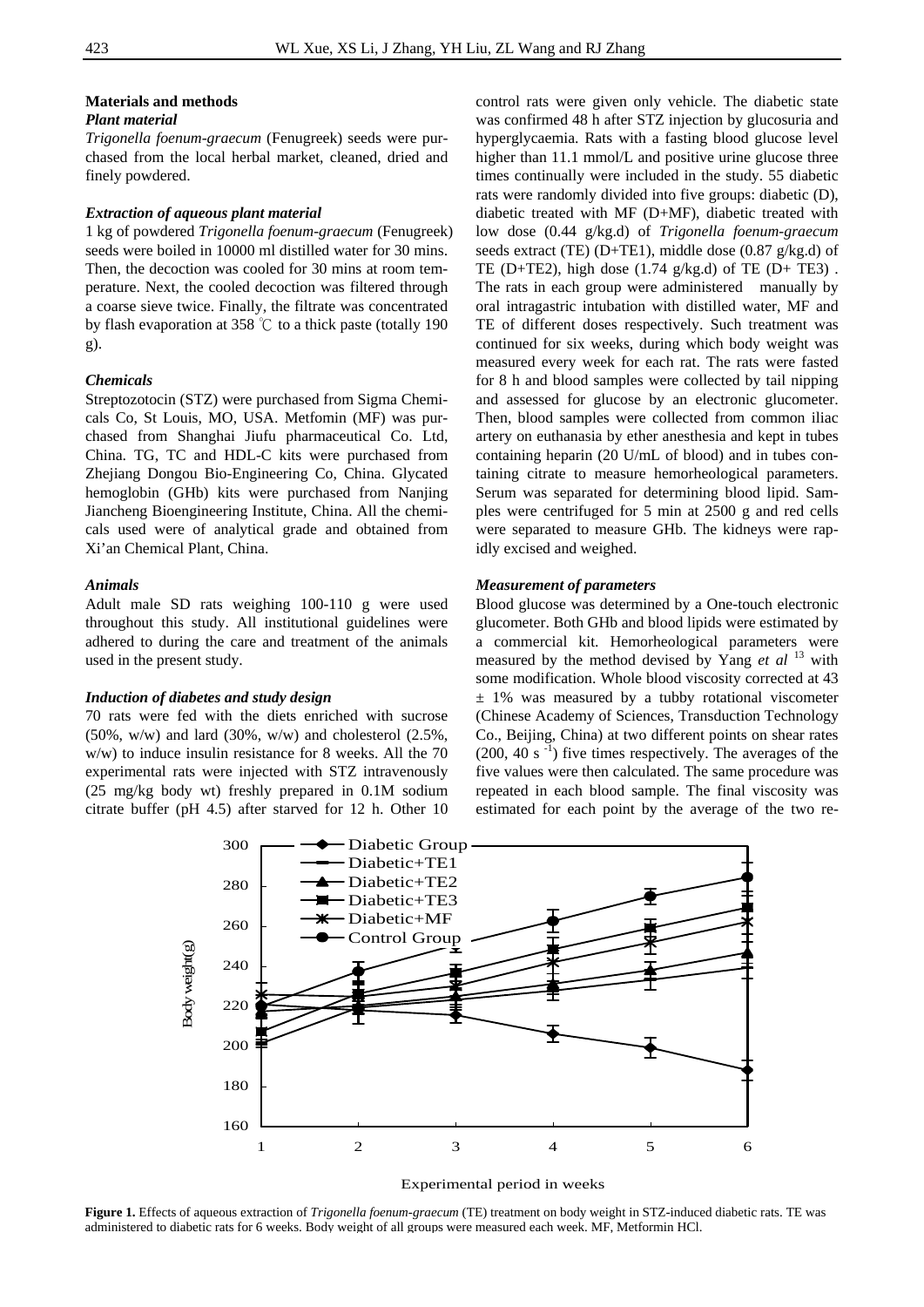peated tests. Plasma viscosity was estimated at the highest shear rate of 200 s $^{-1}$  by the average of five measurements. All measurements were performed at 37 °C. Kidney /body weight ratio was expressed in percentages.

## *Statistical analysis*

The results were analyzed for statistical significance by one way ANOVA test using computerised software, SPSS version 11.0, SPSS Ireland, 79 Old Kilmainham Road, Dublin 8, USA.

#### **Results and discussion**

The average body weight of all rats was about 220 g at the beginning of the treatment. Diabetic rats treated with TE and MF registered a weight gain, while untreated diabetic rats showed a progressive reduction in body weight (Fig 1). This finding is in agreement with previous reports.14-15 The progressive increase in weight suggests that fenugreek seeds can attenuate the toxicity of STZ, particularly at high dose. It might be possible that treatment with TE can lead to a better utilization of nutrients in the diet and thus a gain in weight.

Meanwhile,the average kidney/body weight ratio of TE-treated diabetic rats (0.98±0.16%, 0.80±0.16%, 0.76±0.10%) were significantly lower than that of untreated diabetic rats (1.03±0.12%) during the experiment. Moreover, there was also a significant correlation ( $p < 0.01$ ) between the dosage groups (Fig 2). Diabetes may produce some alterations to the kidney. One change is the hyperperfusion and hyperfiltration of glomerulus. Another change is the enhanced effect of non-enzymatic glycation under high blood glucose, which leads to an increase in the number of GHb then an accumulation of advanced glycation end (AGEs) products in glomerulus basement membrane.<sup>16</sup> All these alteration result in kidney hypertrophy and damage. The renoprotective effect observed in the present study may due to the the reduction in non-enzymatic glycation,



Figure 2. Effects of aqueous extraction of Trigonella foenumgraecum (TE) treatment on kidney/body weight ratio in STZdiabetic rats. A, B, C, D, E, F denote diabetic rats and diabetic rats treated with low dose (0.44 g/kg.d) of TE (D+ TE1), middle dose (0.87 g/kg.d) of TE (D+ TE2), high dose (1.74 g/kg.d) of TE, diabetic rats treated with Metformin HCl, and control rats, respectively. TE was administered by oral intragastric intubation to diabetic rats for 6 weeks. Asterisks are used to mark groups that showed significant differences from diabetic group (\* $p \le 0.05$ ; \*\*  $p \le 0.01$ ). The standard error in each mean is shown by bars.



**Figure 3.** Effects of aqueous extraction of Trigonella foenumgraecum (TE) treatment on blood glucose levels in STZ-diabetic rats. A, B, C, D, E, F denote diabetic and diabetic treated with low dose (0.44 g/kg.d) of TE (D+ TE1), middle dose (0.87  $g/kg$ . d) of TE (D+ TE2), high dose (1.74  $g/kg.d$ ) of TE, diabetic treated with Metformin HCl, and control, respectively. TE was administered by oral intragastric intubation to diabetic rats for 6 weeks. Asterisks are used to mark groups that showed significant differences from diabetic group (\* $p$  <0.05; \*\*  $p$  <0.01). The standard error of each mean is shown by bars.



**Figure 4.** Effects of aqueous extraction of Trigonella foenumgraecum (TE) treatment on glycated hemoglobin (GHb) levels in STZ-diabetic rats. A, B, C, D, E, F denote diabetic and diabetic treated with low dose(0.44 g/kg.d) of TE (D+ TE1), middle dose(0.87 g/kg.d) of TE (D+ TE2), high dose (1.74 g/kg.d) of TE , diabetic treated with Metformin HCl, and control, respectively. TE was administered by oral intragastric intubation to diabetic rats for 6 weeks. Asterisks are used to mark groups that showed significant differences from diabetic group (\**p*  $\leq 0.05$ ; \*\*  $p \leq 0.01$ ). The standard error of each mean is shown by bars.

which inhibits the overproduction of AGEs in diabetic rats. The renoprotective role of TE on kidney damage needs to be studied in greater detail.

The blood glucose and GHb levels of each group are presented in Fig 3 and Fig 4. STZ-injection resulted in a nearly five fold increase in the fasting blood glucose levels in SD rats. TE-treated diabetic rats showed significant reduction  $(p < 0.01)$  in fasting blood glucose and GHb levels compared with diabetic rats. In addition, with increasing TE dosage, there was a progressive decrease (*p* < 0.05) in these two parameters. The diabetic rats treated with MF had a fasting blood glucose level of 4.42 - 7.78 mmol/L and GHb level of 36.3 - 56.2 A/10g. The blood glucose level of D+TE3 group was as high as that of MF group. It is likely that the beneficial effect of TE is due to some of the bioactive compounds present in it, including 4-hydroxy isoleucine, a novel amino acid known to facilitate insulin secretion.<sup>17</sup> In addition, the soluble dietary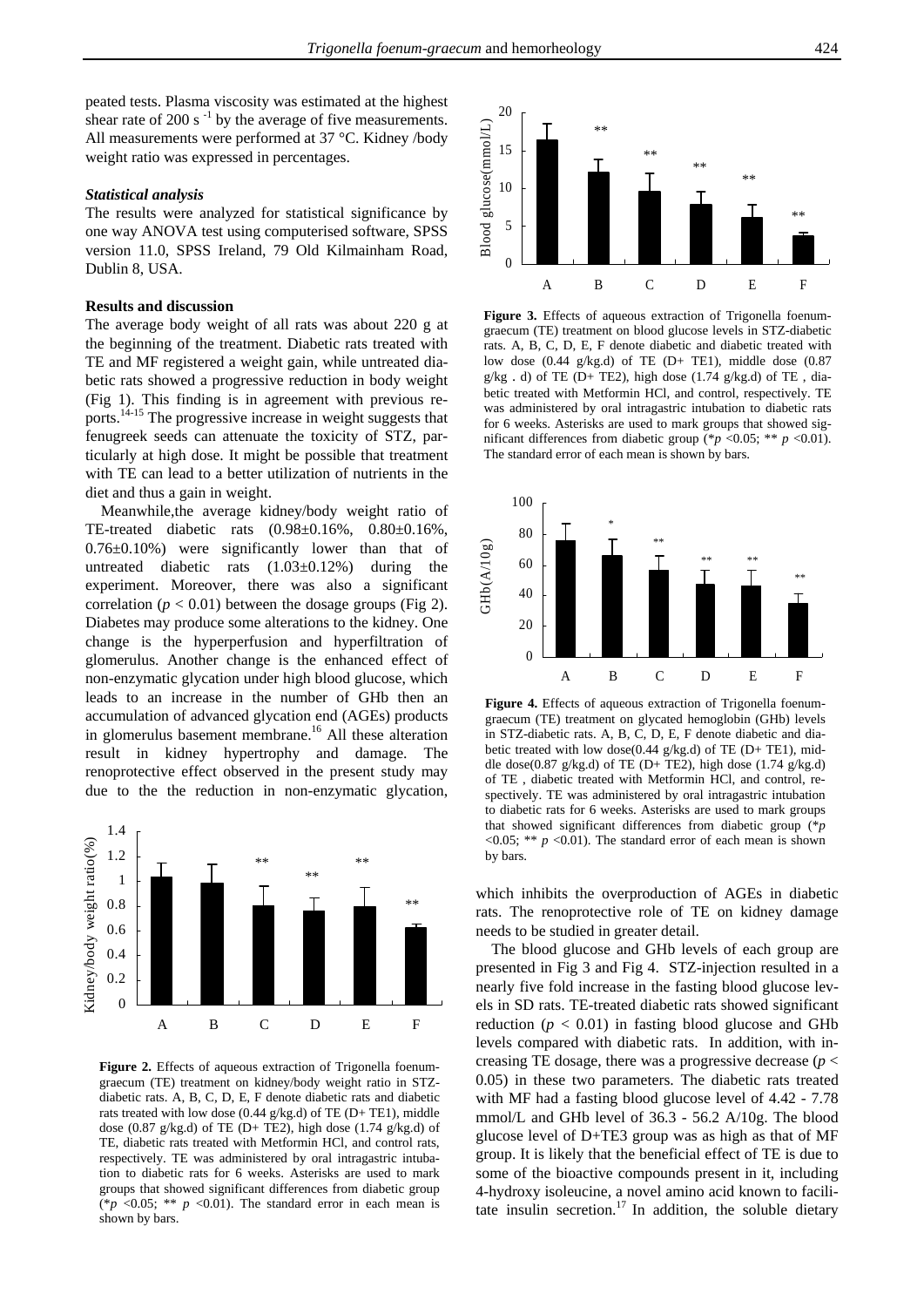| Parameters       | Diabetic        | $Diabetic + TE1$  | Diabetic +TE2     | Diabetic<br>$+TE3$ | Diabetic $+MF$    | Control         |
|------------------|-----------------|-------------------|-------------------|--------------------|-------------------|-----------------|
| TG/mmol/L        | $1.41 + 0.13$   | $1.19 \pm 0.22**$ | $0.84 \pm 0.17**$ | $0.67 + 0.14**$    | $1.17 + 0.17**$   | $0.59 + 0.10**$ |
| TC/mmol/L        | $2.21 + 0.26$   | $1.94 + 0.18**$   | $1.37 + 0.20**$   | $1.09 + 0.16**$    | $1.94 + 0.21**$   | $0.99 + 0.12**$ |
| HDL-<br>C/mmol/L | $0.68 \pm 0.16$ | $1.03 \pm 0.19**$ | $1.46 \pm 0.12**$ | $1.79 + 0.20**$    | $0.94 \pm 0.20**$ | $1.21 + 0.13**$ |

**Table 1.** Blood lipids levels of control, STZ-diabetic and diabetic treated rats after six week treatment with TE and MF†

† The values represent the mean ± SD; Each group consisted of nine to ten animals; Experimental groups were statistically compared with the corresponding values of the diabetic control; TE, aqueous extraction of *Trigonella foenum graecum*; MF, Metformin HCl; TG, triglycerides; TC, cholestrol total; HDL-C, higher-density-lipoprotein-C. \* Values are statistically significant at *p*<0.05. \*\*Values are statistically significant at *p* <0.01

**Table 2.** Hemorheological parameters of control, STZ-diabetic and diabetic treated rats after six week treatment with TE and MF†

| Parameters                                                                 | Diabetic        | Diabetic<br>$+TE1$ | Diabetic<br>$+TE2$ | Diabetic<br>$+TE3$ | Diabetic +MF       | Control           |
|----------------------------------------------------------------------------|-----------------|--------------------|--------------------|--------------------|--------------------|-------------------|
| Whole blood viscosity of<br>high shear rate $(200s^{-1})$<br>$(mpa-S)$     | $5.20 \pm 0.65$ | $4.83 \pm 0.81$    | $3.50 \pm 0.61$ ** | $2.97 \pm 0.40**$  | $3.15 \pm 0.49**$  | $2.98 \pm 0.39**$ |
| Whole blood viscosity of<br>rate $(40s^{-1})$<br>shear<br>low<br>$(mpa-S)$ | $10.3 \pm 1.42$ | $9.02 \pm 1.31*$   | $7.36 \pm 1.08**$  | $6.31 \pm 0.73**$  | $7.27 + 1.11**$    | $6.54 \pm 0.82**$ |
| Erythrocyte<br>sedimenta-<br>tion rate $(ESR)(mm/h)$                       | $13.1 \pm 3.59$ | $9.67 \pm 2.65$ ** | $6.90 \pm 2.51**$  | $5.10 \pm 2.60$ ** | $6.20 \pm 2.66$ ** | $4.60 \pm 1.17**$ |
| Whole blood reduction<br>viscosity                                         | $11.4 \pm 1.89$ | $10.1 + 1.85$      | $8.26 \pm 1.06**$  | $5.89 + 1.22**$    | $7.11 + 1.61**$    | $5.79 + 1.79**$   |
| Plasma viscosity<br>$(mpa-S)$                                              | $4.08 \pm 0.84$ | $3.61 \pm 0.69$    | $2.88 \pm 0.47**$  | $2.20+0.23**$      | $2.23+0.25**$      | $2.66 \pm 0.48**$ |
| Platelet<br>conglutination<br>(% )                                         | $32.7 \pm 5.27$ | $31.4 \pm 4.75$    | $22.6 \pm 4.65$ ** | $26.9 \pm 4.82**$  | $25.0 \pm 3.80**$  | $26.0 \pm 4.47**$ |
| Hematocrit(HCT) (%)                                                        | $35.8 \pm 4.18$ | $33.8 \pm 4.76$    | $35.8 \pm 3.88$    | $34.1 \pm 4.63$    | $35.6 \pm 4.93$    | $37.2 \pm 2.94$   |

† The values represent the mean ± SD; Each group consisted of nine to ten animals; Experimental groups were statistically compared with the corresponding values of the diabetic control; TE, aqueous extraction of *Trigonella foenum graecum*; MF, Metformin HCl; TG, triglycerides; TC, cholestrol total; HDL-C, higher-density-lipoprotein-C. \* Values are statistically significant at *p* <0.05. \*\*Values are statistically significant at *p* <0.01

fibers present in TE could inhibit absorption of glucose in the gastrointestinal tract.

Table 1 shows the levels of triglycerides (TG), total cholestrol (TC) and higher-density-lipoprotein-cholesterol (HDL-C) in each group. TG and TC levels of TE-treated diabetic animals were lower than those of untreated diabetic animals  $(p<0.05)$  and revealed a dose-dependent increase  $(p<0.05)$ . These results are consistent with these previous findings.18 Several studies show that an increase in HDL-C is associated with a decrease in coronary risk yet most of the drugs that decrease TC also decrease  $HDL-C<sup>19</sup>$  In the present study, TE, while lowering TG and TC, significantly increased the concentration of HDL-C in a dose-dependent manner  $(p<0.01)$ . TE may reduce TG and TC by decreasing the non-esterified fatty acids (NEFA) in diabetic rats. NEFA may influence platelet aggregation and vascular changes by accelerating the rate of prostacyclin in plasma.<sup>20-21</sup> The hypolipidemic action could also be the result of retardation of carbohydrate and fat absorption due to the presence of bioactive fibre in the agent. $18$ 

In diabetes, various hemorheological abnormalities have been widely reported, including increased high shear rate of whole blood viscosity and whole blood reduction viscosity which reflect the decreased erythrocyte deformability, low shear rate of whole blood viscosity , erythrocyte sedimentation rate(ESR) and platelet conglutination which reflect the increased erythrocyte and platelet aggregation. $22-25$  Hemorheological parameters obtained in the present study demonstrated that high and low shear rates  $(200s^{-1}, 40s^{-1})$  of whole blood viscosity decreased significantly in high and middle dose of TE-treated diabetic rats compared to diabetic animals  $(p<0.01)$ . Similar results were obtained with ESR, whole blood reduction viscosity, plasma viscosity and platelet conglutination  $(p<0.01)$  (Table 2). These changes might be due to the reduction in NEFA. Hence, the agent not only helps to combat hyperglycemia, but also helps to prevent